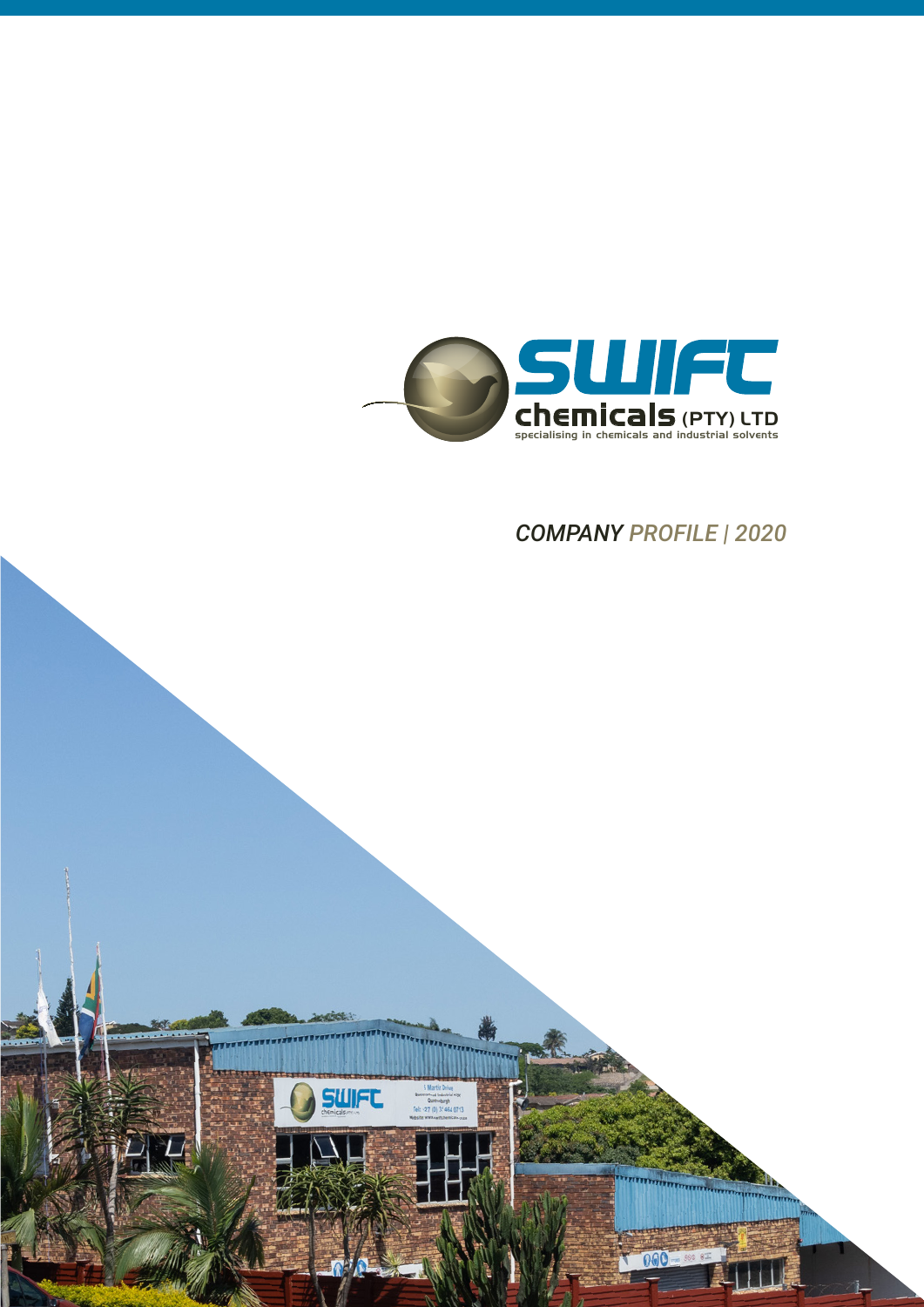Swift Chemicals is one of Southern Africa's leading chemical distributors, supplying over 20 000 metric tons of high-quality petrochemical and related products each year. Our products include aromatics, aliphatics, alcohols, ketones, acetates, blended solvents and intermediates.

Swift Chemicals represents the culmination of 20 years of combined experience in the chemical industry by brothers Vijan and Diven Naidoo. The company holds a wealth of intellectual property and industry know-how, and has created its own unique blends, tailored to customer requirements. We regularly work with our customers to further improve existing blends, or to adapt the blends based on their changing needs.

Swift has developed over 50 custom blends/formulations, and is able to offer premium products at the most competitive prices in the industry. Most of these products have become household names within their respective industries.

We offer the highest-quality products with outstanding service. Swift Chemicals has developed an efficient system of effecting delivery within 5.5 hours of an order being placed. We live up to our name.

Distributing chemicals of the highest quality from the largest chemical producers across the globe, we have earned the reputation of being the most reputable chemical distributor in the SADC region. We supply the largest organisations in each manufacturing sector in the country.



## *THE INDUSTRIES WE SERVE INCLUDE:*

- Adhesives
- Agriculture
- Automotive
- Coatings
- Construction
- Flexoprinting
- Inks
- $\cdot$  litho
- Paint
- Personal care
- Pharmaceuticals
- Printing
- Resin
- Rubber
- Soap & detergents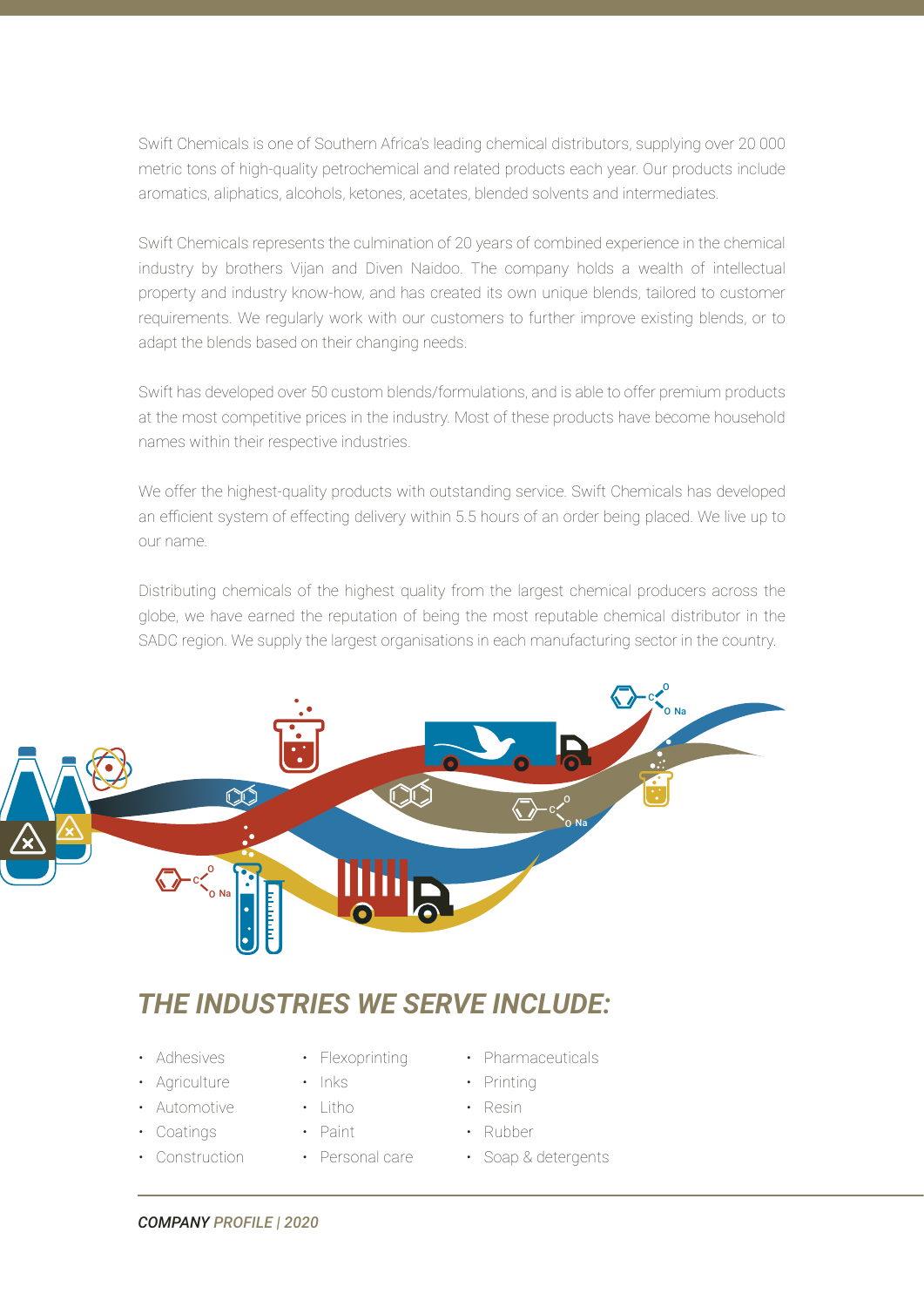Our facilities are capable of holding in excess of 600 000 litres of hazardous material at any one time. Our teams are capable of operating 24-hour shifts to keep up with customer demand. We have our own fleet of trucks certified to carry hazardous materials to our local clients. Our reliable network of transporters work tirelessly to manage distribution outside of the KwaZulu-Natal province, and into Africa.

Delivery of high-quality service and products is of paramount importance to us, and we continuously assess for areas of improvement. We are an ISO 9001:2015 compliant company.

## *PRODUCT LIST:*

- 2K thinners
- Acetone
- Aerosol lacquer
- Basecoat thinners
- Benzine / Fluiden 512
- Boiled Linseed Oil
- BP Linseed Oil
- Butyl Oxitol
- Castor Oil (1st pressing)
- Dehydrated castor oil fatty acid (H) grade
- Di-N Butyl Phthalate (DBP)
- Dowanol PM / Methoxy Propanol
- Enamel thinners
- Ethanol 95/E5
- Ethoxy Propanol
- Ethyl Acetate
- Fluiden 1528
- Fluiden 1828
- Hexane
- Hydrogenated Castor Oil
- Industrial Meths
- Iso Propylol (IPA 85%)
- J100 Premium Thinners
- Kerosol 150/200
- Lakthin M219
- Lakthin M221

## *Special blends and packaging on request.*

- Methanol
- Methyl Ethyl Ketone (M.E.K.)
- Methyl Iso Butyl Ketone (M.I.B.K.)
- Methylene Chloride
- Mono Ethylene Glycol (M.E.G.)
- Multipurpose Cleaner
- Normal Butanol (N.Butanol)
- Normal Butyl Acetate (N.Butyl Acetate)
- Normal Propanol (N.Propanol)
- Normal Propyl Acetate (N.P.Acetate)
- Paraffin
- Perchloroethylene
- Raw Linseed Oil
- Retarder Thinners
- Blanket and RollerWash
- Sabutol
- Shellsol A100/Fluidar 100/Swiftsol 100
- Shellsol AB 150/Fluidar 150/Swiftsol 150
- Shellsol D70 Shellsol K (Odourless Kerosene)
- SW 200 Lacquer Thinners
- SW100 Lacquer Thinners
- Swiftsol 70/914
- Toluene
- Tung Oil
- White Spirits / Fluiden 1520
- Xylene